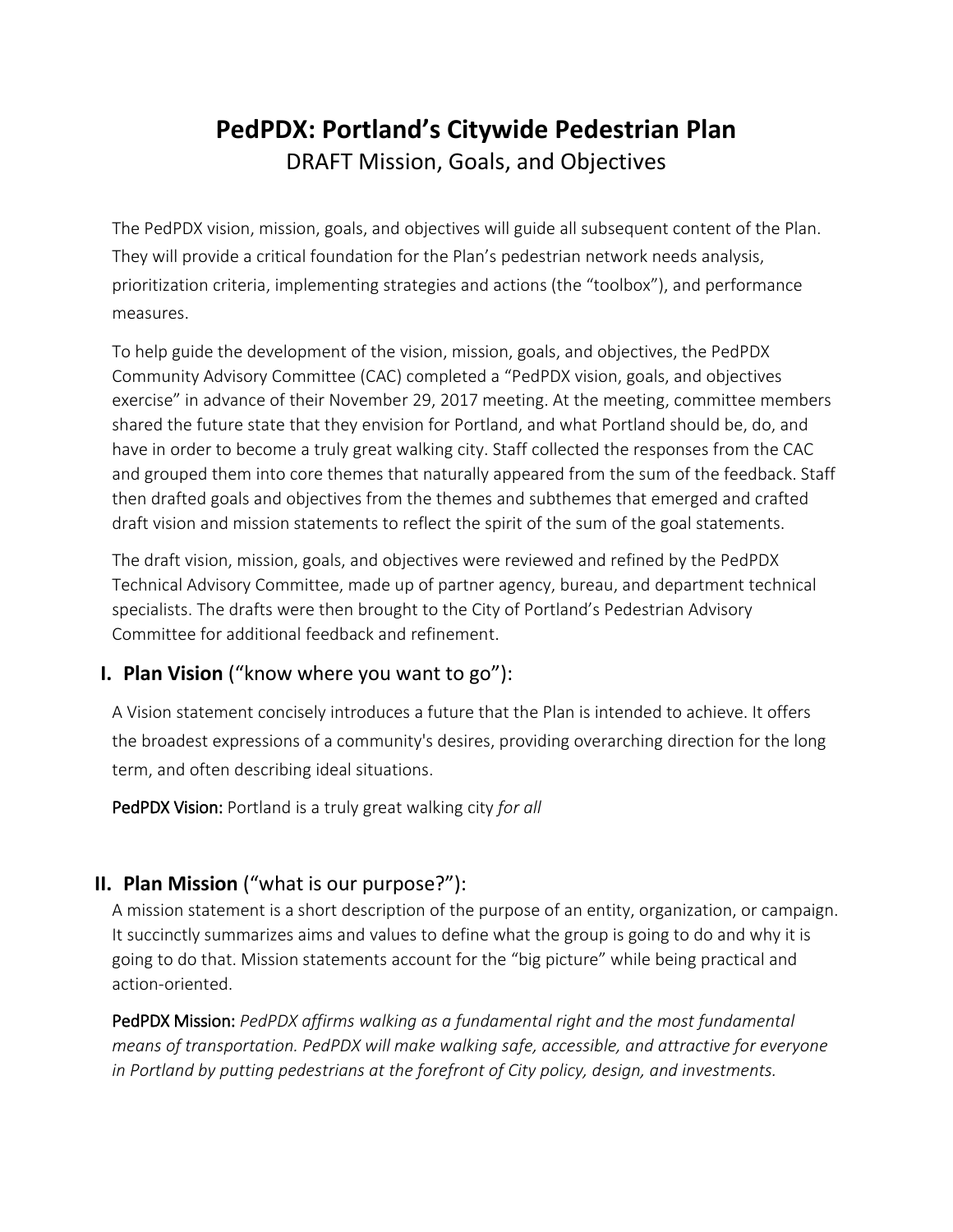# III. **Plan Goals** ("define your priorities"):

A goal is a broad statement that sets preferred courses of action in support of the vision and mission. Goals are intended to carry out the vision in the foreseeable future and should be specific enough to help determine whether or not a proposed project, program, or course of action will advance the community values expressed in the goals.

#### PedPDX Goals:

- 1. **Safe + Secure:** Make walking in Portland safe and secure for everyone.
- 2. **Comfortable + Inviting:** Provide a comfortable, inviting, and connected pedestrian network that supports walkable neighborhoods and helps make great places.
- 3. **Equitable + Inclusive:** Make Portland walkable and accessible for all, no matter who you are or where you live.
- 4. **Healthy people + Environment:** Increase walking in Portland as a means of achieving improved health outcomes for all people and for the environment.

# **IV. Plan Objectives** ("understand what it takes to get there"):

Objectives are specific statements of action that support achieving the goals. Objectives help assess incremental progress toward advancing the broader outcomes expressed in the vision and goals.

Once the big, broad ideas of the vision and goals are channeled into objectives that offer a practical, workable approach, their strategies and action items provide the basis for a workplan. Performance measures provide a means of tracking progress along that workplan.

#### PedPDX objectives:

|                                                                                                                                                                                                              | Safe +<br><b>Secure</b> | Comfortable<br>+ Inviting | Equitable<br>+ Inclusive | <b>Healthy</b><br>People +<br><b>Environment</b> |
|--------------------------------------------------------------------------------------------------------------------------------------------------------------------------------------------------------------|-------------------------|---------------------------|--------------------------|--------------------------------------------------|
| Complete and maintain a Priority<br>Pedestrian Network that promotes<br>and encourages walking for people of<br>all ages, languages, and abilities, and<br>connects people to their essential<br>daily needs | X                       | x                         | x                        | X                                                |
| Commit to funding pedestrian<br>network improvements in the Priority<br>Pedestrian Network                                                                                                                   | X                       | x                         | x                        | X                                                |